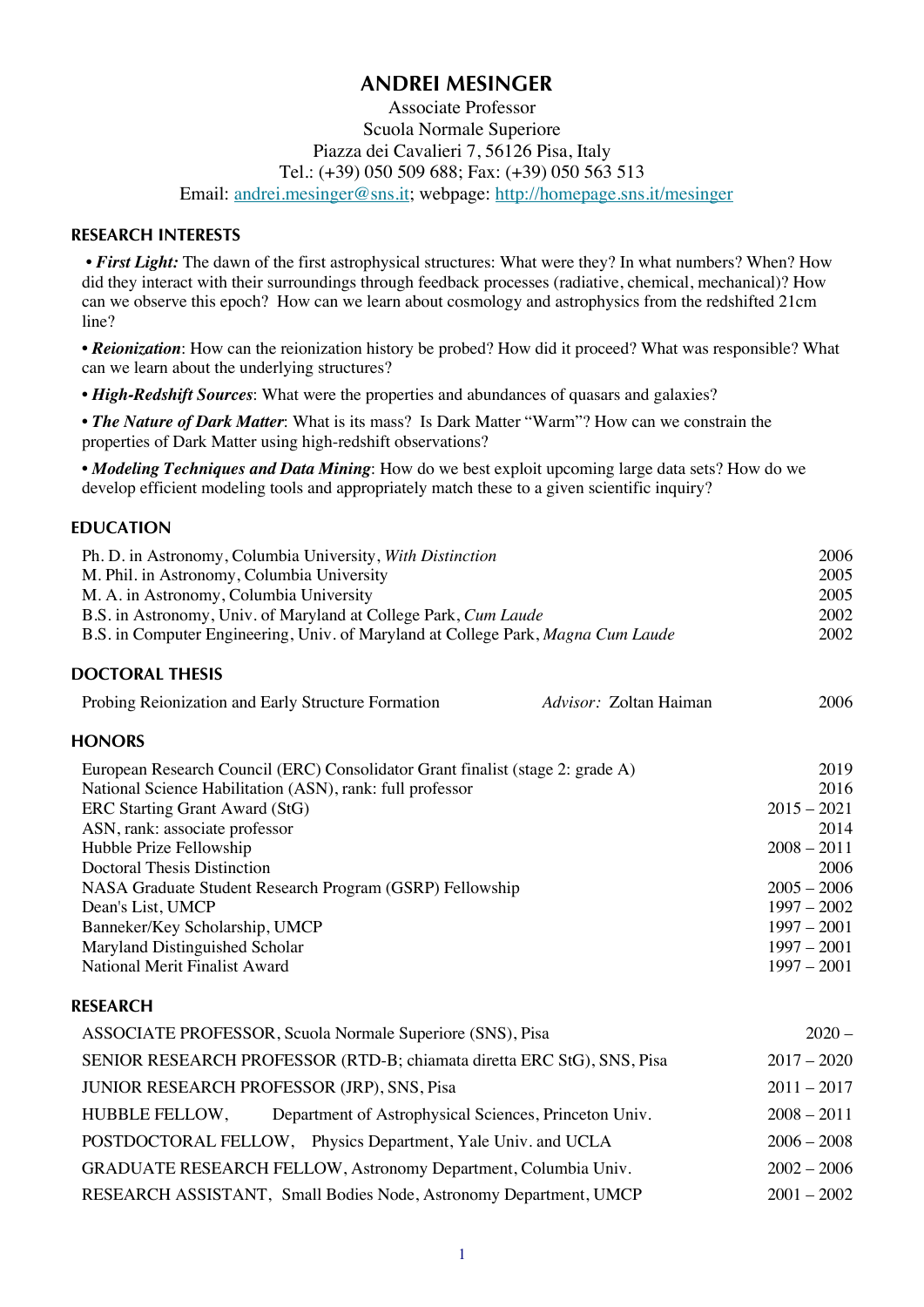# **TEACHING**

| PROFESSOR, "Structure Formation in the Early Universe", Scuola Normale Superiore di Pisa<br>- Teaching a graduate level course on the first galaxies and IGM structures                                                                         | $2011 -$      |
|-------------------------------------------------------------------------------------------------------------------------------------------------------------------------------------------------------------------------------------------------|---------------|
| PROFESSOR, "Frontiers of Cosmology", Scuola Normale Superiore di Pisa<br>- Co-organizing and teaching a PhD seminar course on the latest advances in cosmology                                                                                  | $2015 -$      |
| INVITED LECTURER, "International School on Physics of the Universe - Multi-Messenger Astrophysics",<br>Astronomical Observatory in Asiago<br>- Taught a series of invited lectures on 21-cm cosmology for a winter school for graduate students | 2020          |
| INVITED LECTURER, "Cosmological Applications from First Stars, Reionization and 21-cm Observations",<br>Univ. of Barcelona<br>- Taught a series of invited lectures on reionization and the IGM for a summer school for graduate students       | 2018          |
| STUDENT RESEARCH ADVISOR, Princeton Univ, SNS<br>- Designed and supervised projects for graduate and undergraduate students (see below)                                                                                                         | $2008 - 2011$ |
| TEACHING FELLOW,<br>Astronomy Department, Columbia Univ.<br>- Independently taught and graded undergraduate students in astronomy courses                                                                                                       | $2003 - 2005$ |
| TEACHING ASSISTANT,<br>Astronomy Department, Columbia Univ.<br>- Designed and graded problem sets for a graduate course in cosmology                                                                                                            | 2004          |
| PUBLIC OBSERVING VOLUNTEER, Rutherford Observatory, Columbia Univ.<br>- Designed and led public observing events                                                                                                                                | 2005          |

# **INSTITUTIONAL SERVICE**

| Steering committee member for High-Performance Computing (HPC) center, SNS                                                                                                                                                                                                                                                                                                                                                                                                                                                                                                                  |                                                                                                                                                         |
|---------------------------------------------------------------------------------------------------------------------------------------------------------------------------------------------------------------------------------------------------------------------------------------------------------------------------------------------------------------------------------------------------------------------------------------------------------------------------------------------------------------------------------------------------------------------------------------------|---------------------------------------------------------------------------------------------------------------------------------------------------------|
| Commission member for the "European Universities (Erastmus+)" working group, SNS                                                                                                                                                                                                                                                                                                                                                                                                                                                                                                            | 2020                                                                                                                                                    |
| Physics commission member for the SNS undergraduate and Masters admissions exams                                                                                                                                                                                                                                                                                                                                                                                                                                                                                                            | 2019                                                                                                                                                    |
| Commission member for the "Department of Excellence" GPU cluster specifications design, SNS                                                                                                                                                                                                                                                                                                                                                                                                                                                                                                 | 2019                                                                                                                                                    |
| Technical commission member for the "Department of Excellence" PB storage, SNS                                                                                                                                                                                                                                                                                                                                                                                                                                                                                                              | 2019                                                                                                                                                    |
| Physics commission member for the SNS undergraduate and Masters admissions exams                                                                                                                                                                                                                                                                                                                                                                                                                                                                                                            | 2018                                                                                                                                                    |
| Thesis defense commission member                                                                                                                                                                                                                                                                                                                                                                                                                                                                                                                                                            | $2013 -$                                                                                                                                                |
| Postdoctoral fellowship award commission member                                                                                                                                                                                                                                                                                                                                                                                                                                                                                                                                             | $2013 - 2020$                                                                                                                                           |
| Founder and organizer of the Cosmology Journal Club                                                                                                                                                                                                                                                                                                                                                                                                                                                                                                                                         | $2011 -$                                                                                                                                                |
| Founder and organizer of the Reionization arXiv discussion group                                                                                                                                                                                                                                                                                                                                                                                                                                                                                                                            | $2017 -$                                                                                                                                                |
| Founder and organizer of the Machine Learning arXiv discussion group                                                                                                                                                                                                                                                                                                                                                                                                                                                                                                                        | $2019 -$                                                                                                                                                |
| Student supervisor<br>Ivan Nikolic, PhD, SNS<br>David Prelogovic, PhD, SNS<br>Harman Kaur, PhD, SNS<br>Aaron Ewall-Wice, <i>PhD</i> , <i>MIT</i> (co-supervisor with Prof. J. Hewitt)<br>Emanuele Sobacchi, PhD, SNS 60/60+<br>Fabio Pacucci, PhD, SNS 60/60+ (co-supervisor with Prof. A. Ferrara)<br>Joshua Schroeder, PhD, Columbia Univ. (co-supervisor with Prof. Z. Haiman)<br>Emanuele Sobacchi, Masters (Laurea magistrale), SNS<br>Keri Dixon, PhD, UCLA (co-supervisor with Prof. S. Furlanetto)<br>Daniela Crociani, PhD, Bologna Univ. (co-supervisor with Prof. L. Moscardini) | $2020 -$<br>$2019 -$<br>$2017 -$<br>$2011 - 2017$<br>$2012 - 2015$<br>$2012 - 2015$<br>$2007 - 2014$<br>$2011 - 2012$<br>$2009 - 2012$<br>$2008 - 2012$ |
| Postdoctoral supervisor, SNS<br>Dr. Bella Nasirudin<br>Dr. Yuxiang Qin<br>Dr. Caroline Heneka<br>Dr. Nicolas Gillet<br>Dr. Jaehong Park<br>Dr. Bradley Greig                                                                                                                                                                                                                                                                                                                                                                                                                                | $2020 -$<br>$2018 - 2021$<br>$2018 - 2019$<br>$2016 - 2019$<br>$2016 - 2020$<br>$2013 - 2017$                                                           |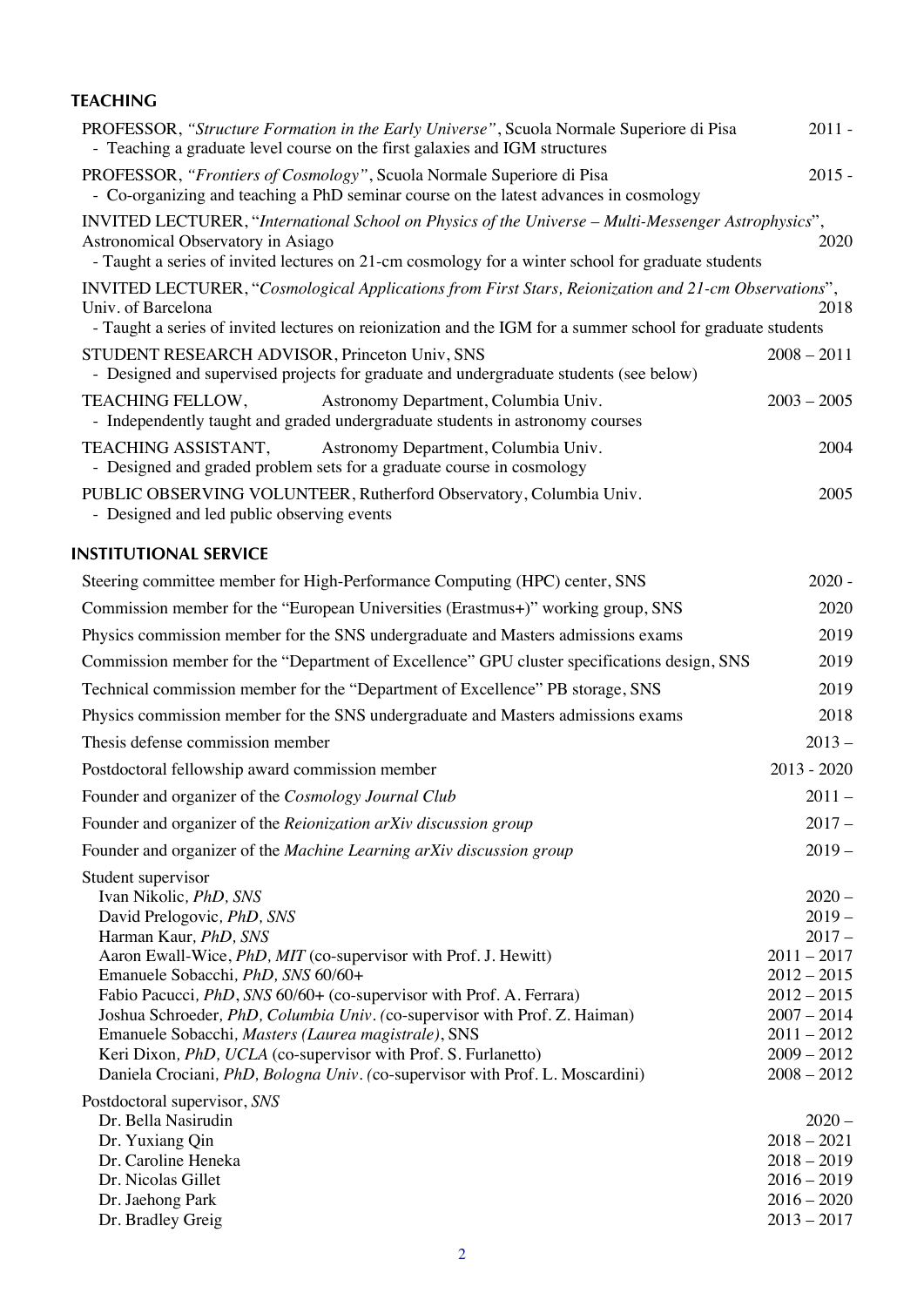# **OTHER PROFESSIONAL ACTIVITIES**

| <b>EXECUTIVE BOARD MEMBER</b><br>Hydrogen Epoch of Reionization Array (HERA)                                                                                                                                                                                                                                                                                                                                                                                                                                                                                                                                                                                                                                                                                                                                                                                                                      | $2015 -$                                                                     |
|---------------------------------------------------------------------------------------------------------------------------------------------------------------------------------------------------------------------------------------------------------------------------------------------------------------------------------------------------------------------------------------------------------------------------------------------------------------------------------------------------------------------------------------------------------------------------------------------------------------------------------------------------------------------------------------------------------------------------------------------------------------------------------------------------------------------------------------------------------------------------------------------------|------------------------------------------------------------------------------|
| Square Kilometre Array (SKA) Epoch of Reionization and Cosmic Dawn Science Team                                                                                                                                                                                                                                                                                                                                                                                                                                                                                                                                                                                                                                                                                                                                                                                                                   | $2015 -$                                                                     |
| <b>WORKING GROUP CHAIR</b><br>SKA Reionization and Cosmic Dawn Science Working Group                                                                                                                                                                                                                                                                                                                                                                                                                                                                                                                                                                                                                                                                                                                                                                                                              | $2019 -$                                                                     |
| <b>WORKING GROUP MEMBER</b><br>Advanced Telescope for High Energy Astrophysics (ATHENA) SWG3 - Observatory<br>SKA Reionization and Cosmic Dawn SWG                                                                                                                                                                                                                                                                                                                                                                                                                                                                                                                                                                                                                                                                                                                                                | $2016 -$<br>$2013 -$                                                         |
| <b>GRANT PANELIST</b><br>Fundacao para a Ciencia e a Tecnologia (FCT), Individual Support Grants, <i>Physics Panel</i><br>FCT, Individual Support Grants, Physics Panel<br>FCT, Individual Support Grants, Physics Panel<br>National Science Foundation (NSF), Cosmology Simulations Panel<br>FCT, Exact Sciences and Engineering Grants, Physics Panel<br>NSF, Cosmology Panel                                                                                                                                                                                                                                                                                                                                                                                                                                                                                                                   | 2020<br>2019<br>2018<br>2013<br>2012<br>2011                                 |
| <b>EXPERT REVIEWER</b> for funding schemes<br>Australian Research Council, l'Agence Nationale de la Recherche, NSF, Partnership for Advanced<br>Computing in Europe, Croatian Science Foundation, Netherlands Organization for Scientific Research,<br>Swiss National Science Foundation, MIUR, ERC                                                                                                                                                                                                                                                                                                                                                                                                                                                                                                                                                                                               | $2008 -$                                                                     |
| EDITORIAL BOARD MEMBER, Journal of Astrophysics, Hindawi Pub. Corp.                                                                                                                                                                                                                                                                                                                                                                                                                                                                                                                                                                                                                                                                                                                                                                                                                               | $2013 - 2017$                                                                |
| MEMBER of Lunar University Network for Astrophysics Research (LUNAR)                                                                                                                                                                                                                                                                                                                                                                                                                                                                                                                                                                                                                                                                                                                                                                                                                              | $2009 - 2013$                                                                |
| JOURNAL REFEREE, ApJ, Univ. of Chicago Press; MNRAS, Blackwell Pub.; JCAP, SISSA, IOP                                                                                                                                                                                                                                                                                                                                                                                                                                                                                                                                                                                                                                                                                                                                                                                                             | $2004 -$                                                                     |
| DESIGNER and CREATOR of DexM and 21cmFAST (http://homepage.sns.it/mesinger/Sim)<br>public, semi-numerical codes simulating the early Universe; used by researchers in over 25 countries                                                                                                                                                                                                                                                                                                                                                                                                                                                                                                                                                                                                                                                                                                           | $2007 -$                                                                     |
| <b>SCIENTIFIC ORGANISING COMMITTEES</b><br>Role: Member; Title: The Precursor View of the SKA Sky (remote conference)<br>Role: Chair; Title: Next-Gen. Cosmology with Next-Gen. Radio Telescopes II (Sexten CfA)<br>Role: Chair; Title: International 21cmFAST development workshop (Pisa)<br>Role: Chair; Title: Next-Gen. Cosmology with Next-Gen. Radio Telescopes (Sexten CfA)<br>Role: Chair; Title: The SKA Epoch of Reionization Working Group meeting (Pisa)<br>Role: Chair; Title: The Dawn of Galaxies (Obergurgl Research Conference Series)<br>Role: Co-Chair; Title: HI 21cm Cosmology (Kavli Workshop)<br>Role: Co-Chair; Title: Physics of Reionization and the Cosmic Dawn in the SKA Era (Sexten CfA)<br>Role: Member; Title: Cosmological Structures from Reionization to Galaxies (ICTP, Trieste)<br>Role: Member; Title: European Week of Astronomy and Space Sciences (Rome) | 2021<br>2020<br>2019<br>2018<br>2017<br>2017<br>2016<br>2016<br>2015<br>2012 |
| <b>INVITED TALKS, REVIEWS, LECTURES</b><br>"Modeling the 21-cm signal from the Cosmic Dawn", invited review, <i>Fundamental Physics at 21-cm</i> ,<br>Trieste IFPU, Italy (delayed due to COVID; new date TDB)                                                                                                                                                                                                                                                                                                                                                                                                                                                                                                                                                                                                                                                                                    |                                                                              |
| "Reionization theory and 21-cm cosmology", invited lecture series, International School on Physics of the<br>Universe – Multi-Messenger Astrophysics, Asiago, Italy (2020)                                                                                                                                                                                                                                                                                                                                                                                                                                                                                                                                                                                                                                                                                                                        |                                                                              |
| "Cosmic Reionization of Hydrogen", invited review, Barefoot EoR: The first billion years of the Universe,<br>Queensland, Australia (2019)                                                                                                                                                                                                                                                                                                                                                                                                                                                                                                                                                                                                                                                                                                                                                         |                                                                              |
| "Learning about the first galaxies from the cosmic 21-cm signal", invited talk, <i>Lines in the Large Scale</i><br>Structure, Marseille, France (2019)                                                                                                                                                                                                                                                                                                                                                                                                                                                                                                                                                                                                                                                                                                                                            |                                                                              |
| "The Epoch of Reionization: ongoing activities towards the SKA", invited talk, The Second National<br>Workshop of SKA Science and Technology, Bologna, Italy (2018)                                                                                                                                                                                                                                                                                                                                                                                                                                                                                                                                                                                                                                                                                                                               |                                                                              |
| "Modeling Reionization Observables", invited review, IGM2018: Revealing Cosmology and Reionization<br>History with the Intergalactic Medium, IPMU Kashiwa, Japan (2018)                                                                                                                                                                                                                                                                                                                                                                                                                                                                                                                                                                                                                                                                                                                           |                                                                              |
| "Reionization theory and simulations / IGM recombinations / 21-cm cosmology", invited lecture series,<br>Cosmological Applications from First Stars, Reionization and 21-cm Observations, Barcelona, Spain (2018)                                                                                                                                                                                                                                                                                                                                                                                                                                                                                                                                                                                                                                                                                 |                                                                              |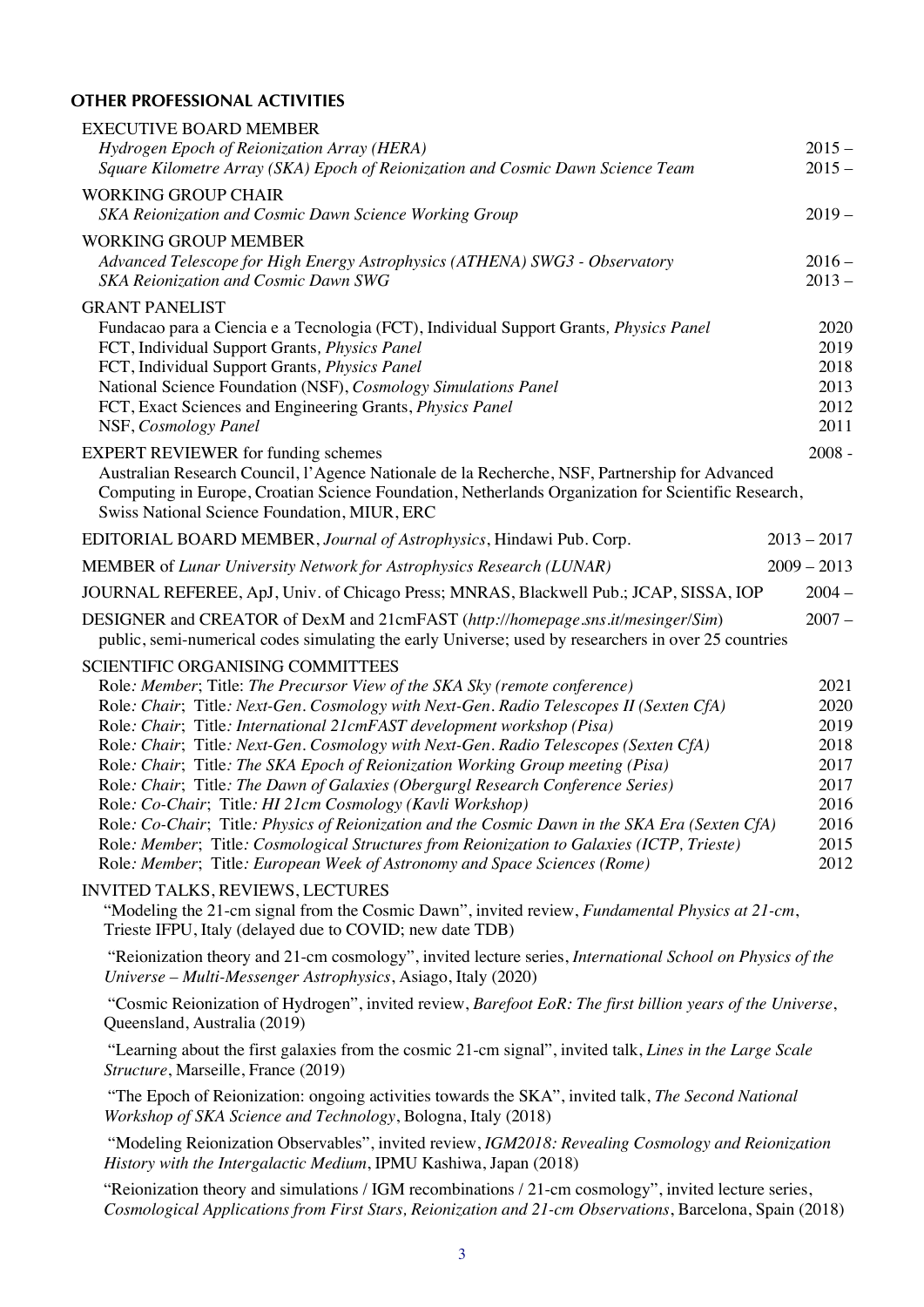"The Cosmic Dawn and Epoch of Reionization: Theory and Simulations", invited review, *Peering towards Cosmic Dawn, IAU Symposium 333*, Dubrovnik, Croatia (2017)

"Illuminating the Cosmic Dawn", invited talk, *13th Conference of the Hellenic Astronomical Society*, Heraklion, Greece (2017)

"SKA Epoch of Reionization and Cosmic Dawn Key Science Project Summary", invited review, *Science for the SKA Generation*, Goa, India (2016)

"EoR/CD parameter estimation from the cosmic 21-cm signal", invited talk, *HI 21cm Cosmology*, Cambridge, UK (2016)

"Cosmic Dawn and Reionization from Next Generation Interferometers", invited talk, *Cosmology with Next Generation Radio Surveys*, ICTP, Trieste, Italy (2016)

"Studying the first X-ray sources in our Universe with the redshifted 21-cm line", invited talk, *Feedback from accreting binaries in cosmological scales*, AAS HEAD meeting, Naples, USA (2016)

"Lyman alpha emitting galaxies as a probe of reionization", invited talk, *Cosmology and First Light*, IAP, Paris, France (2015)

"State of the art in 21-cm theory and simulations", invited review, *Preparing for the 21-cm revolution*, UCI, Irvine, USA (2015)

"Semi-numerical models of Reionization and the Cosmic Dawn", invited review, *Cosmological Structures from Reionization to Galaxies*, ICTP, Trieste, Italy (2015)

"Modeling Reionization and the Cosmic Dawn", invited talk, *Cosmology from Baryons at High-Redshift*, ICTP, Trieste, Italy (2014)

"Constraining Cosmic Dawn and Reionization Physics with HI Data", invited talk, *Advancing Astrophysics with the Square Kilometre Array*, Giardini Naxos, Italy (2014)

"The imprint of Warm Dark Matter on the cosmological 21cm line", invited lecturer, *Chalonge Meudon Workshop*, Paris at Meudon, France (2014)

"The imprint of inhomogeneous reionization on the Lyman alpha line", invited talk, *Lyman Alpha as an Astrophysical Tool*, Stockholm, Sweden (2013)

"The Dark Ages and Reionization", invited lecturer, *Petnica School of Cosmology*, Petnica, Serbia (2013)

"What can the kinetic Sunyaev-Zel'dovich signal tell us about reionization", invited talk, *Reionization in the Red Center*, Uluru, Australia (2013)

"Reionization: a theoretical perspective", invited review talk, *Cosmic Reionization: Updating Physical Scenarios*, Rome, Italy (2012)

"Enabling parameter space exploration of the 21cm signal: next generation tools for the early Universe", invited talk, *First National Meeting on Science and Technology with SKA*, Rome, Italy (2012)

"Illuminating the early Universe with the 21cm line", invited review, *LUNAR lecture series*, http://lunar.colorado.edu/webinar/mesinger\_details.php (2010)

## **PEER-REVIEWED GRANTS/FELLOWSHIPS**

| PRACE Tier-0, "Artificial intelligence for 21cm cosmology (Alfor21CM)"<br>role: PI; amount: 20.000.000 core hours                                                    | $2019 - 2020$ |
|----------------------------------------------------------------------------------------------------------------------------------------------------------------------|---------------|
| Chandra TAC, "A local characterization of the $z$ ~10 X-ray field and its effects on the IGM"<br>role: co-PI; PI: Prof. Bret Lehmer; amount: 509ks, Chandra cycle 21 | $2020 - 2021$ |
| ESO, "XQR-30: the ultimate XSHOOTER legacy survey of quasars at $z \approx 5.8 - 6.6$ "<br>role: co-I; PI: Dr. Valentina D'Odorico; amount: 248h, XSHOOTER           | $2019 - 2020$ |
| NVIDIA GPU Grant Program, "AI for 21CM"<br>role: PI; amount: Titan V GPU                                                                                             | 2018          |
| NSF, "HERA: Unveiling the Cosmic Dawn"<br>role: co-I; PI: Prof. Aaron Parsons; amount: US\$ 7.173.107                                                                | $2018 - 2023$ |
| PRACE Tier-0, "Galaxy Formation For the Epoch of Reionization (GAFFER)"<br><i>role: PI; amount: 30.000.000 core hours</i>                                            | $2017 - 2018$ |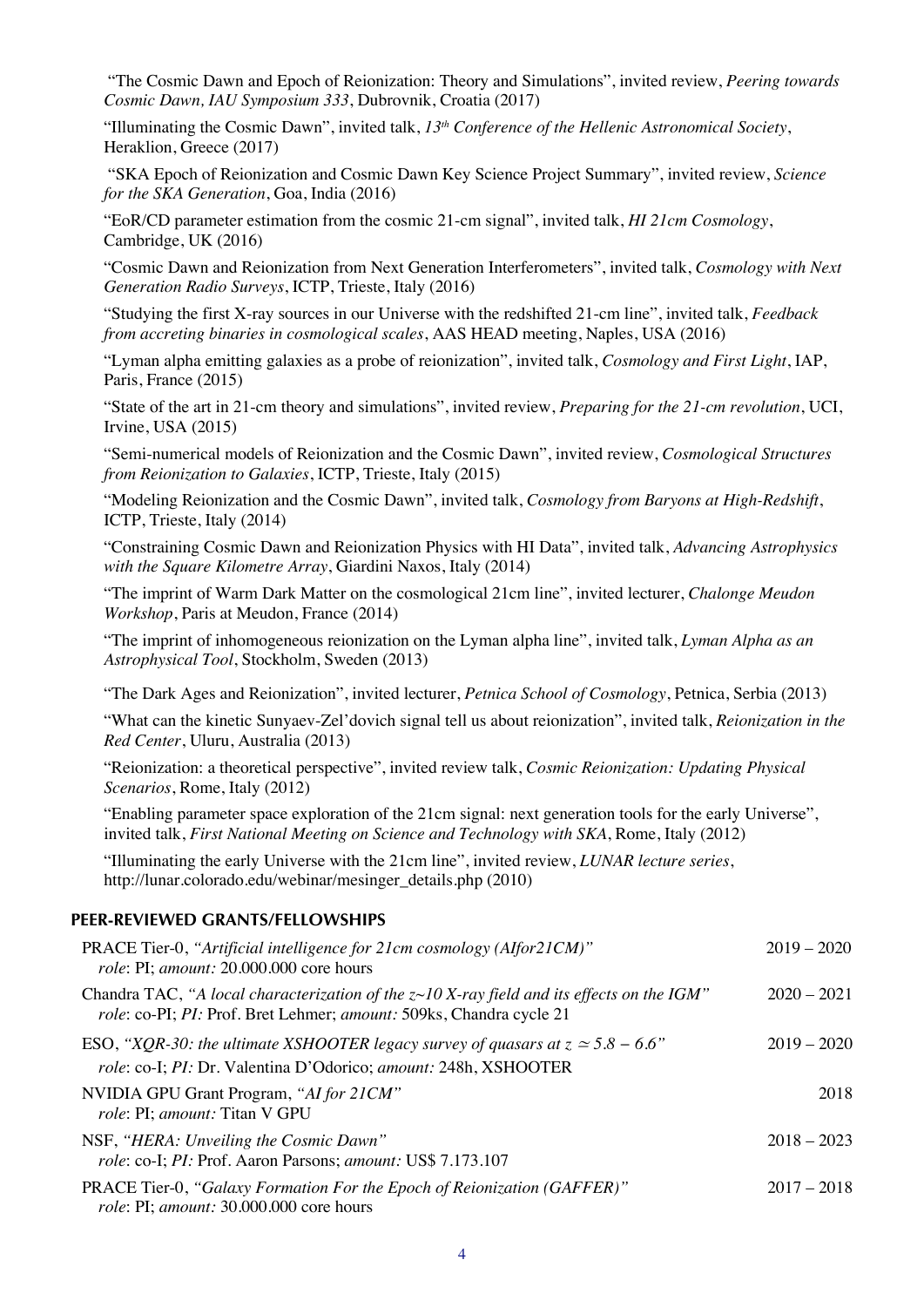| NASA, "The ionizing photon budget and the decline of Lyman-a emission in z>6 dropouts"<br>role: co-I; PI: Dr. Anson D'Aloisio; amount: US\$ 159.915                            | $2017 - 2018$ |
|--------------------------------------------------------------------------------------------------------------------------------------------------------------------------------|---------------|
| ESO, "Piercing through the reionization era with high-quality spectra of 4 quasars at $z$ ~6.5"<br>role: co-I; PI: Dr. Valentina D'Odorico; amount: 35h, XSHOOTER              | $2017 - 2018$ |
| NSF, "Illuminating our Early Universe with HERA, the Hydrogen Epoch of Reionization Array"<br>role: co-I; PI: Prof. Aaron Parsons; amount: US\$ 9.900.000                      | $2016 - 2020$ |
| ERC StG, "An Illumination of the Dark Ages: modeling reionization & interpreting observations"<br>role: PI; amount: 1.468.750 euros                                            | $2015 - 2021$ |
| MIUR-SNS-fondi di Ateneo, "Next Generation Simulations of Reionization and the Cosmic Dawn" 2014 - 2016<br>role: PI; amount: 70.000 euros                                      |               |
| NSF, "Hydrogen Epoch of Reionization Arrays (HERA): Illuminating our Early Universe"<br>role: collaborator; PI: Prof. Aaron Parsons; amount: US\$ 2.144.113                    | $2014 - 2016$ |
| NSF, "Modeling the Reionization of the Intergalactic Medium"<br>role: collaborator; PI: Prof. Scott Anderson; amount: US\$ 374.140                                             | $2013 - 2016$ |
| MWA TAC "Constraining Xray and Dark Matter Heating Before the Epoch of Reionization"<br>role: co-PI ; amount: 16.2 hours                                                       | $2013 - 2014$ |
| MIUR-SNS-fondi di Ateneo, "Interpreting the Cosmological 21cm Signal"<br>role: PI; amount: 24.000 euros                                                                        | $2013 - 2014$ |
| CINECA, "Statistics of High-Redshift Lyman Alpha Emitters" (LAE-STAT)<br>role: PI ; amount: 400.000 CPU hours                                                                  | $2012 - 2013$ |
| NASA, "The convergence of Lya forest simulations and the response of cosmic gas to reionization" 2012 – 2013<br>role: co-I; PI: Dr. Matthew McQuinn; amount: 400.000 CPU hours |               |
| MIUR-SNS-fondi di Ateneo, "Illuminating Reionization with Quasars"<br>role: PI; amount: 34.000 euros                                                                           | $2012 - 2013$ |
| ERC REGPOT, "BELISSIMA"<br>role: collaborator; PI: Dr. Srdjan Samurovic; amount: 1.298.427 euros                                                                               | $2010 - 2013$ |
| NASA Lunar Science Institute, "LUNAR: Exploring the Cosmos From the Moon"<br>role: collaborator; PI: Dr. Jack Burns; amount: ~US\$ 6.500.000                                   | $2009 - 2013$ |
| NASA Hubble Fellowship, "Simulating Reionization"<br>role: PI; amount: US\$ 363.831                                                                                            | $2008 - 2011$ |
| NASA GSRP Fellowship, "Probing Reionization History"<br>role: PI; advisors: Prof. Z. Haiman & Dr. J. Mather; amount: ~US\$ 60.000/yr (renewable for 3yrs)                      | $2005 - 2006$ |

#### **BOOKS**

*"Understanding the Epoch of Cosmic Reionization: Challenges and Progress",* Astrophysics and Space Science Library, Springer Publishing, (2016) ISBN 978-3-319-21957-8

*"The Cosmic 21-cm Revolution: charting the first billion years of our Universe",* Institute of Physics (IOP) publishing (2019) ISBN 9780750322348

*"The Growth of Cosmic Structures During the First Billion Years", in-prep., expected 2021-2022*

#### PEER-REVIEWED PUBLICATION SUMMARY (last updated April. 2021)

>**120** peer-reviewed publications (**20** first author; **41** second author; **3** submitted) since **2004 >6500** citations; >**1800** citations normalized by author number; (*source:* NASA ADS Database) *h-*factor of **48**; *i10* index of **101**; *i100* index (>100 citations) of **17** (*source:* NASA ADS Database) See full publication list on the NASA ADS Database from http://homepage.sns.it/mesinger/Publications.html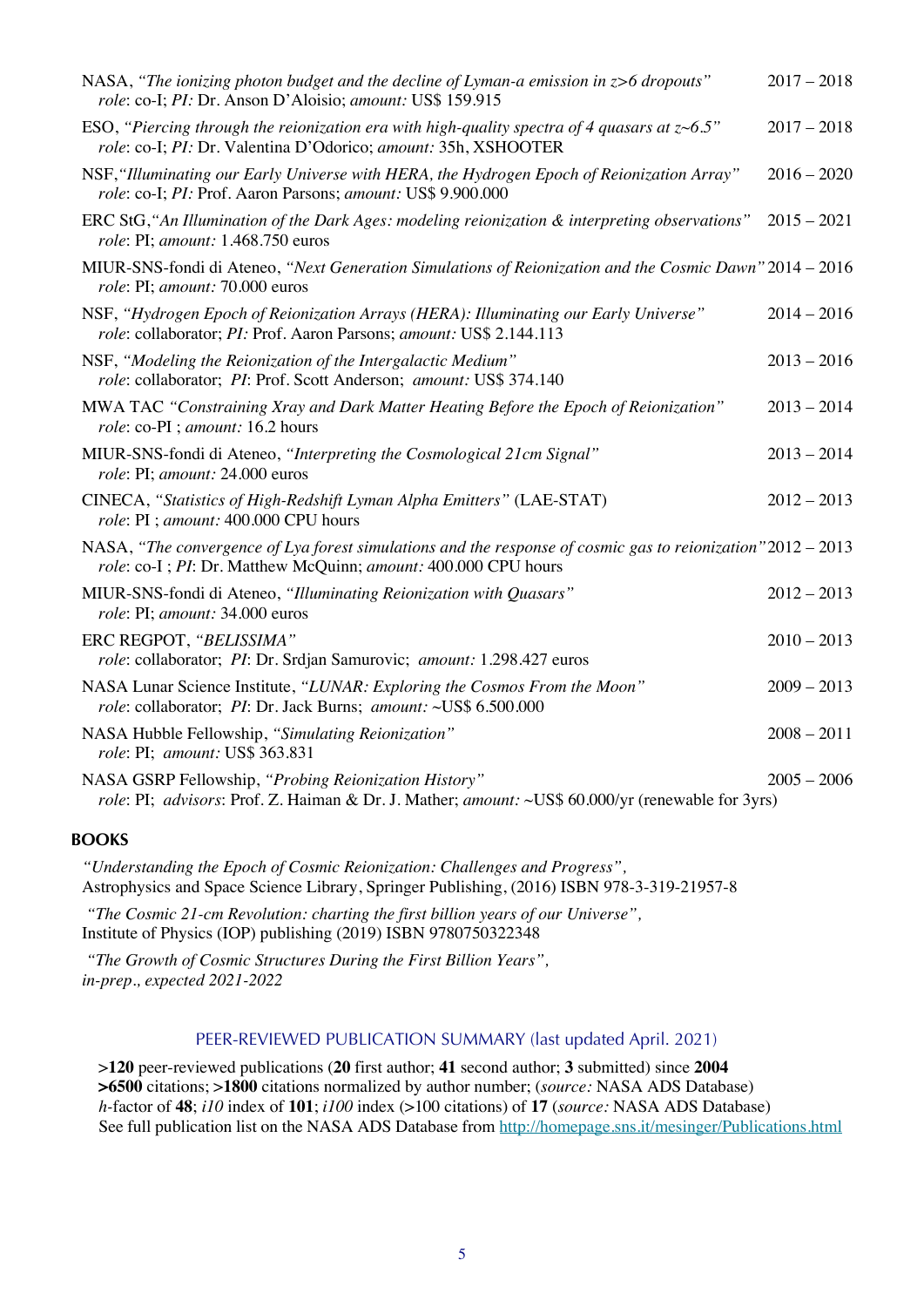### PEER-REVIEWED PUBLICATION LIST (last updated April. 2021)

122. A. Rudakovskyi, **A. Mesinger,** D. Savchenko, N. Gillet, "Constraints on warm dark matter from UV luminosity functions of high-z galaxies with Bayesian model comparison", *MNRAS submitted*, (2021)

121. J. Tan **et al.**, "Methods of error estimation for delay power spectra for 21cm cosmology", *MNRAS submitted,* arXiv:2103.09941, (2021)

120. C. Watkinson, B. Greig, **A. Mesinger,** "Epoch of reionization parameter estimation with the 21-cm bispectrum", *MNRAS submitted,* arXiv:2102.02310, (2021)

119. Y. Qin, **A. Mesinger,** S. Bosman, M. Viel, "Reionization and galaxy inference from the high-redshift Ly alpha forest", *MNRAS submitted,* arXiv:2101.09033, (2021)

118. N. Fagnoni **et al.**, "Understanding the HERA Phase I receiver system with simulations and its impact on the detectability of the EoR delay power spectrum", *MNRAS*, 550, pp. 1232 -1242 (2021)

117. Y. Qin, **A. Mesinger**, B. Greig, & P. Jaehong**,** "A tale of two sites -- II: Inferring the properties of minihalo-hosted galaxies with upcoming 21-cm interferometers", *MNRAS,* 501, pp. 4748-4758 (2021)

116. Y. Qin, V. Poulin, **A. Mesinger**, B. Greig, S. Murray, & P. Jaehong**,** "Reionization inference from the CMB optical depth and E-mode polarization power spectra", *MNRAS,* 499, pp. 550-558 (2020)

115. S. Murray, B. Greig, **A.** Mesinger, J. Munos, Y. Qin, J. Park, C. Watkinson, "21cmFAST v3: A Pythonintegrated C code for generating 3D realizations of the cosmic 21cm signal", JOSS, 54 (2020)

114. N. Thyagarajan, **et al.,** "Measuring HERA's Primary Beam in Situ: Methodology and First Results", *ApJ*, 897, 1, 5, (2020)

113. C. D. Nunhokee, **et al.,** "Detection of cosmic structures using the bispectrum phase. II. First results from application to cosmic reionization using the Hydrogen Epoch of Reionization Array", *PhRvD*, 102, 2, (2020)

112. B. Greig, **A. Mesinger,** et al., "Interpreting LOFAR 21-cm signal upper limits at z ≈ 9.1 in the context of high-z galaxy and reionisation observations", *MNRAS*, 501, pp. 1-13 (2020)

111. C. Heneka & **A. Mesinger**, "The spin-temperature dependence of the 21cm – LAE cross-correlation", *MNRAS,* 496, pp. 581-589 (2020)

110. H. D. Kaur, N. Gillet, & **A. Mesinger**, "Minimum size of cosmological 21-cm simulations", *MNRAS*, 495, pp. 2354-2362 (2020)

109. Y. Qin, **A. Mesinger**, J. Park, B. Greig, J.B. Munoz, "A tale of two sites -- I: Inferring the properties of minihalo-hosted galaxies from current observations", *MNRAS*, 495, pp. 123 – 140 (2020)

108. C. Carilli **et al.**, "Imaging and Modeling Data from the Hydrogen Epoch of Reionization Array", *ApJS,* 247 (2020)

107. A. Ghosh **et al**., "Foreground modelling via Gaussian process regression: an application to HERA data", *MNRAS*, 495, pp. 2813-2826 (2020)

106. E. Zackrisson **et al.**, "Bubble mapping with the Square Kilometre Array - I. Detecting galaxies with Euclid, JWST, WFIRST, and ELT within ionized bubbles in the intergalactic medium at z > 6", *MNRAS,* 493, pp. 855- 870 (2020)

105. J. Dillon **et al.**, "Redundant-Baseline Calibration of the Hydrogen Epoch of Reionization Array", *MNRAS,*  499, pp. 5840-5861 (2020)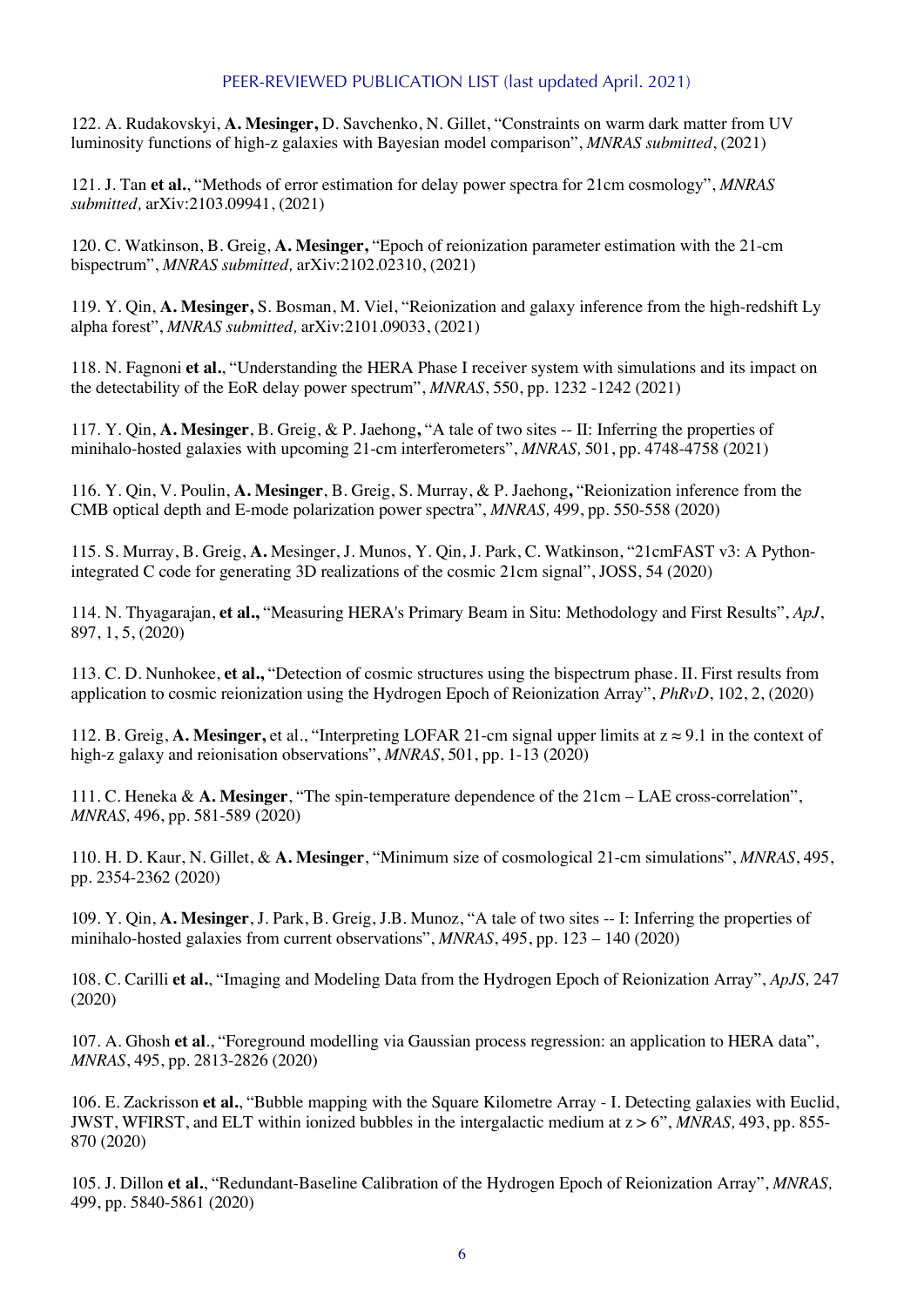104. A. D'Aloisio, M. McQuinn, H. Trac, C. Cain, & **A. Mesinger**, "Hydrodynamic Response of the Intergalactic Medium to Reionization", *ApJ,* 898, p 149 (2020)

103. L. Whitler, C. Mason, K. Ren, M. Dijkstra, **A. Mesinger,** L. Pentericci, M. Trenti, T. Treu, "The Impact of Scatter in the Galaxy UV Luminosity to Halo Mass Relation on Ly a Visibility During the Epoch of Reionization", *MNRAS*, 495, pp. 3602-3613 (2020)

102. J. Park, N. Gillet, **A. Mesinger**, & B. Greig, "Properties of reionization-era galaxies from JWST luminosity functions and 21-cm interferometry", *MNRAS*, 491, pp. 3891-3899 (2020)

101. N. Fagnomi **et al**, "Electrical and electromagnetic co-simulations of the HERA Phase I receiver system including the effects of mutual coupling and impact on the EoR window", *MNRAS submitted*, arXiv:1908.02383, (2019)

100. N. Kern **et al**, "Absolute Calibration Strategies for the Hydrogen Epoch of Reionization Array and Their Impact on the 21 cm Power Spectrum", *ApJ*, 890, (2020)

99. N. Kern **et al**, "Mitigating Internal Instrument Coupling for 21 cm Cosmology. II. A Method Demonstration with the Hydrogen Epoch of Reionization Array", *ApJ*, 888, (2020)

97. B. Greig, **A. Mesinger**, & L. Koopmans, "Reionisation & Cosmic Dawn Astrophysics from the Square Kilometre Array: Impact of Observing Strategies", *MNRAS*, 491, pp. 1398-1407 (2020)

96. N. Gillet, **A. Mesinger**, & J. Park, "Combining high-z galaxy luminosity functions with Bayesian evidence", *MNRAS*, 491, pp. 1980-1997 (2020)

95. J. Davies **et al**, "Dark-ages reionization and galaxy formation simulations – XVI The thermal memory of reionization", *MNRAS*, 489, pp. 977 - 992 (2019)

94. J. Kerrigan **et al.**, "Optimizing sparse RFI prediction using deep learning", *MNRAS*, 488, pp 2605-2615 (2019)

93. J. Park, **A. Mesinger**, B. Greig, & N. Gillet, "Inferring the astrophysics of reionization and cosmic dawn from galaxy luminosity functions and the 21-cm signal", *MNRAS*, 484, pp 933-949 (2019)

92. Y. Qin **et al.**, "Dark-ages Reionization and Galaxy Formation Simulation –XV Stellar evolution and feedback in dwarf galaxies at high redshift", *MNRAS*, 487, pp 1946-1963 (2019)

91. B. Greig, **A. Mesinger**, & E. Banados, "Constraints on reionisation from the z=7.5 QSO ULASJ1342+0928", *MNRAS*, 484, pp 5094-5101 (2019)

90. N. Gillet, **A. Mesinger**, B. Greig, A. Liu, & G. Ucci, "Deep learning from 21-cm images of the Cosmic Dawn", *MNRAS*, 484, pp. 282-293, (2019)

89. R. Monsalve **et al.**, "Results from the EDGES High-band II Constraints on Parameters of Early Galaxies", *ApJ*, 863, 11 pp. (2018)

88. N. Patra **et al.**, "The hydrogen epoch of reionization array dish III: measuring chromaticity of prototype element with reflectometry", *ExA*, 45, pp. 177-199 (2018)

87. S. Kohn **et al.**, "The HERA-19 Commissioning Array: Direction-dependent Effects", *ApJ*, 882, 14pp. (2019)

86. Y. Qin **et al.**, "Dark-ages Reionization and Galaxy Formation Simulation - XIV. Gas accretion, cooling and star formation in dwarf galaxies at high redshift", *MNRAS* 477, pp. 1318 – 1335 (2018)

85. B. Greig & **A. Mesinger**, "21CMMC with a 3D light-cone: the impact of the co-evolution approximation on the astrophysics of reionisation and cosmic dawn", *MNRAS*, 477, pp. 3217 – 3229 (2018)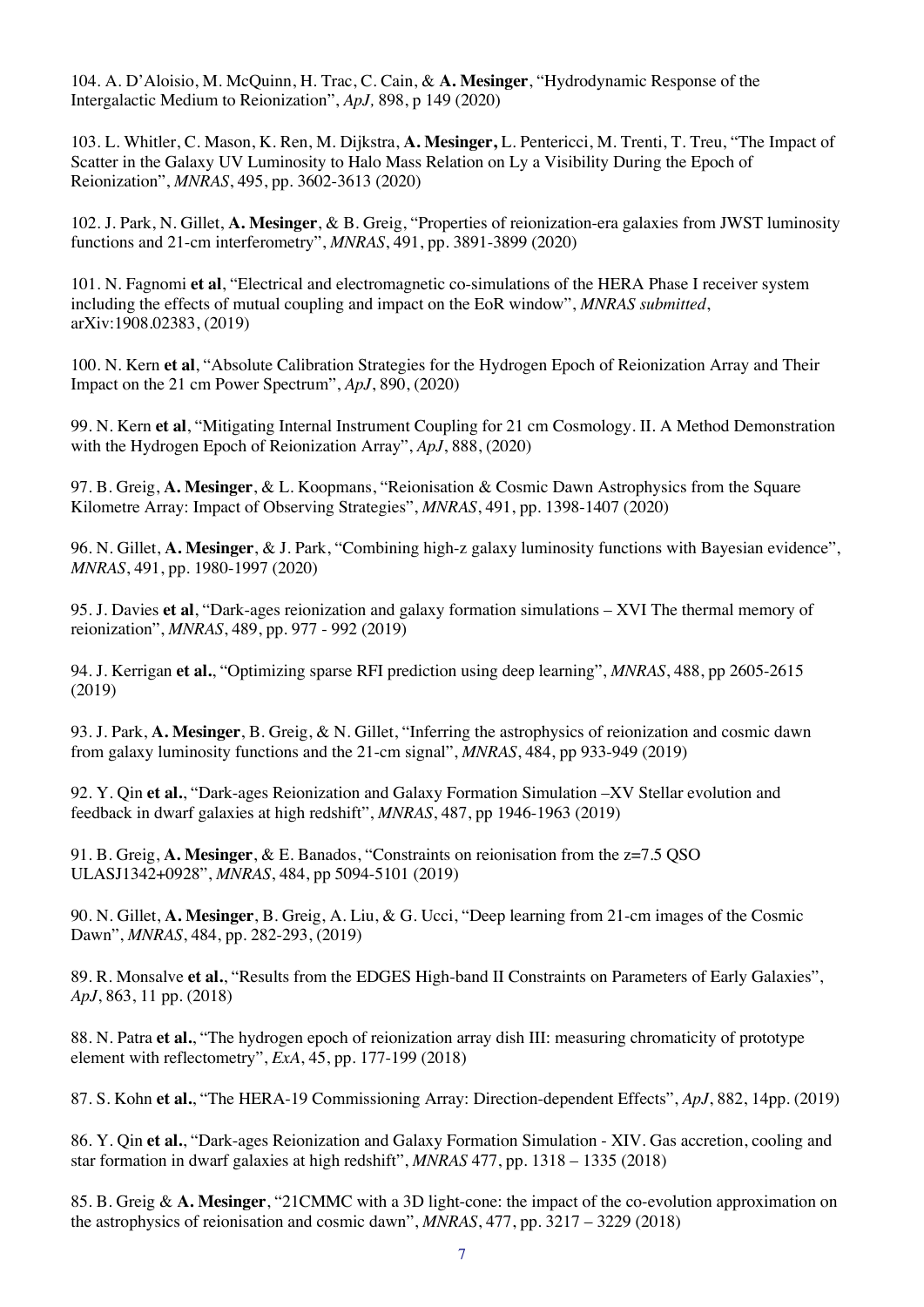84. C. Mason, T. Treu, S. deBaros, M. Dijkstra, A. Fontana, **A. Mesinger** et al., "Beacons into the Cosmic Dark Ages: Boosted transmission of Lyalpha from UV bright galaxies at z ~ 7", *MNRAS*, 857, 6 pp. (2018)

83. C. Mason, T. Treu, M. Dijkstra, **A. Mesinger**, et al., "The Universe is reionizing at z~7: Bayesian inference of the IGM neutral fraction using Lyman alpha emission from galaxies", *ApJ*, 856, 16 pp. (2018)

82. N. Kern, A. Liu, A. Parsons, **A. Mesinger**, & B. Greig, "Emulating Simulations of Cosmic Dawn for 21cm Power Spectrum Constraints on Cosmology, Reionization, and X-ray Heating", *ApJ*, 848, pp. 23-42 (2017)

81. Y. Qin **et al.**, "Dark-ages Reionization and Galaxy Formation Simulation - XIII. AGN quenching of high redshift star formation in ZF-COSMOS-20115", *MNRAS*, 471, pp. 4345 - 4354 (2017)

80. B. Greig & **A. Mesinger**, "Simultaneously constraining the astrophysics of reionisation and the epoch of heating with 21CMMC", *MNRAS*, 472, pp. 2651 - 2669 (2017)

79. P. Geil **et al.**, "Dark ages reionization & galaxy formation simulation XII: Bubbles at dawn", *MNRAS*, 472, pp. 1324 - 1335*,* (2017)

78. J. Park **et al.**, "Dark-ages reionization and galaxy formation simulation XI: Clustering and halo masses of high redshift galaxies", *MNRAS*, 472, pp. 1995 – 2008 (2017)

77. A. Das, **A. Mesinger**, A. Pallottini, A. Ferrara, J.H. Wise, "High Mass X-ray Binaries and the Cosmic 21 cm Signal: Impact of Host Galaxy Absorption", *MNRAS,* 469, pp. 1166-1174 (2017)

76. Y. Qin **et al.**, "Dark-ages Reionization and Galaxy Formation Simulation X. The small contribution of quasars to reionization", *MNRAS*, 472, pp. 2009 – 2027 (2017)

75. A. Duffy **et al.**, "Dark-ages reionization and galaxy formation simulation – IX. Economics of reionizing galaxies", *MNRAS,* 470, pp. 3300-3315 (2017)

74. B. Greig & **A. Mesinger**, "The Global History of Reionisation", *MNRAS,* 465, pp. 4838-4852 (2017)

73. B. Greig, **A. Mesinger**, Z. Haiman, R. Simcoe, "Are we witnessing the epoch of reionisation at z=7.1 from the spectrum of J1120+0641?", *MNRAS,* 466, pp. 4239-4249 (2017)

72. B. Greig, **A. Mesinger**, I. McGreer, S. Gallerani, & Z. Haiman, "Lyalpha emission line reconstruction for high-z QSOs", *MNRAS,* 466, pp. 1814-1838 (2017)

71. D. DeBoer **et al.**, "Hydrogen Epoch of Reionization Array (HERA)", *PASP,* 129, pp. 045001, (2017)

70. G. Bernardi **et al.**, "Bayesian constraints on the global 21-cm signal from the Cosmic Dawn", *MNRAS,* 461, pp. 2847-2855*,* (2016)

69. J. Pober, B. Greig, & **A. Mesinger**, "Upper limits on the 21 cm power spectrum at z=5.9 from quasar absorption line spectroscopy", *MNRAS letters,* 463, L56-L60, (2016)

68. C. Liu **et al.**, "Dark-ages reionization and galaxy-formation simulation-VII: The sizes of high-redshift galaxies", *MNRAS*, 465, pp.3134-3142 (2017)

67. S. Mutch **et al.**, "Dark-ages reionization and galaxy-formation simulation-VI: The origins and fate of the highest known redshift galaxy", *MNRAS,* 463, pp. 3556-3562*,* (2016)

66. Y. Qin **et al.**, "Dark-ages reionization & galaxy formation simulation VIII: Suppressed growth of dark matter halos during the Epoch of Reionization", *MNRAS,* 467, pp. 1678-1693*,* (2017)

65. A. Ewall-Wice **et al.**, "First Limits on the 21 cm Power Spectrum During the Epoch of X-ray Heating", *MNRAS,* 460, pp. 4320-4347*,* (2016)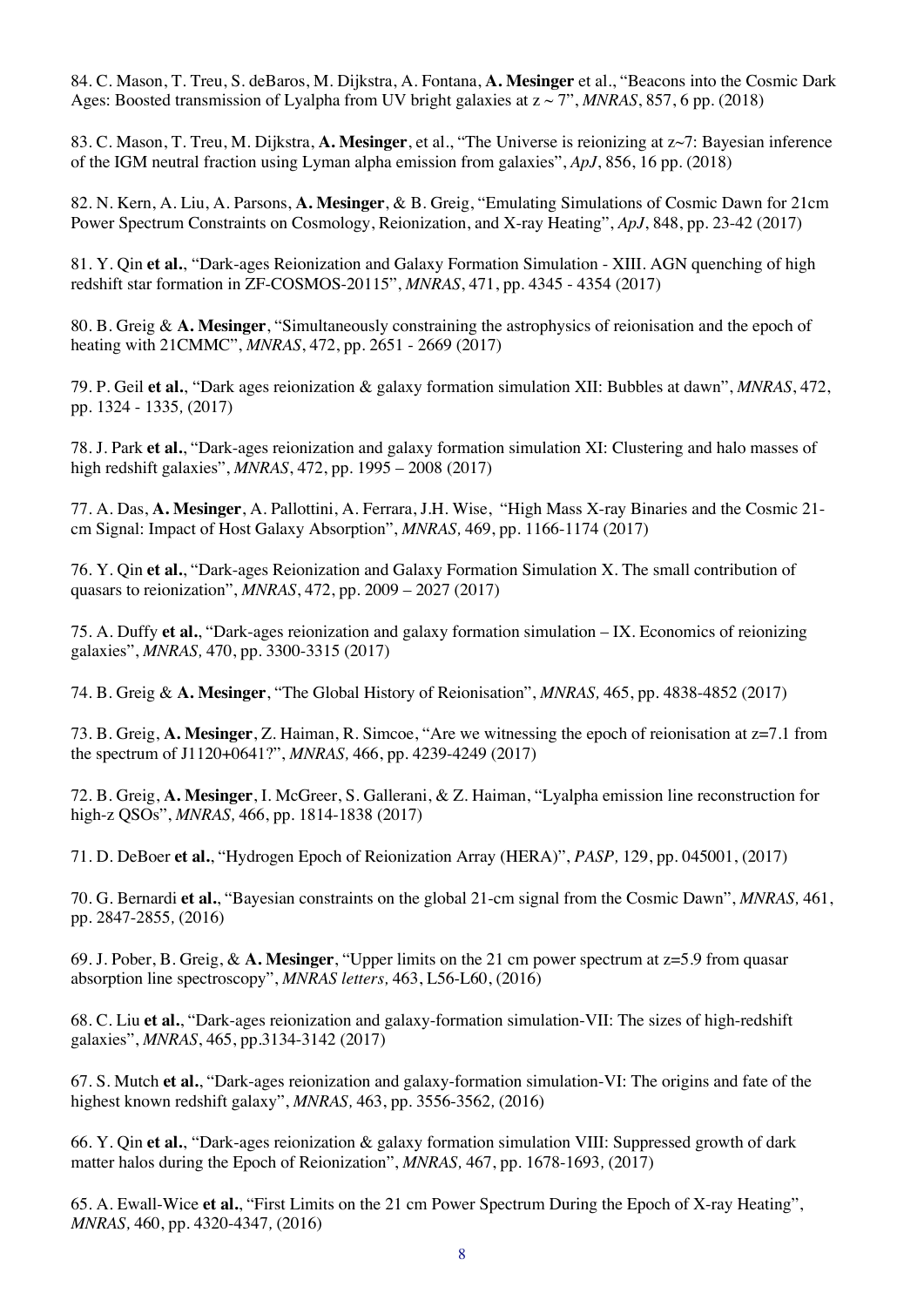64. **A. Mesinger**, B. Greig, & E. Sobacchi, "The Evolution of 21-cm Structure (EOS): public, large-scale simulations of Cosmic Dawn and Reionization", *MNRAS,* 459, pp. 2342-2353 (2016)

63. E. Sobacchi, **A. Mesinger**, & B. Greig, "Cross-correlation of the cosmic 21-cm signal and Lyman Alpha Emitters during reionization", *MNRAS,* 459, pp. 2741-2750 (2016)

62. P. Geil **et al.**, "Dark-ages reionization & galaxy formation simulation V: morphology and statistical signatures of reionization", *MNRAS,* 462*,* pp. 804-817 (2016)

61. C. Liu **et al.**, "Dark-ages reionization & galaxy formation simulation IV: UV luminosity functions of highredshift galaxies", *MNRAS,* 462, pp. 235-249 (2016)

60. S. Mutch **et al.**, "Dark-ages reionization and galaxy formation simulation III: Modelling galaxy formation and the Epoch of Reionization", *MNRAS,* 462*,* pp. 250-276 (2016)

59. P. Angel **et al.**, "Dark-ages Reionization & Galaxy Formation Simulation II: Spin and concentration parameters for dark matter haloes during the Epoch of Reionization", *MNRAS,* 459, pp. 2106-2117 (2016)

58. G. Poole **et al.**, "Dark-ages Reionization & Galaxy Formation Simulation I: The dynamical lives of high redshift galaxies", *MNRAS,* 459, pp. 3025-3039 (2016)

57. A. Ewall-Wice, J. Hewitt, **A. Mesinger**, J. Dillon, A. Liu & J. Pober, "Constraining high redshift X-ray sources with next generation 21cm power spectrum measurements", *MNRAS,* 458, pp. 2710-2724 (2016)

56. B. Greig, **A. Mesinger**, & J. Pober, "Constraints on the temperature of the intergalactic medium at z=8.4 with 21-cm observations", *MNRAS,* 455, pp. 4295-4300 (2016)

55. E. Sobacchi & **A. Mesinger**, "The clustering of Lyman alpha emitters at z=7: implications for reionization and host halo masses", *MNRAS*, 453, pp. 1843-1854 (2015)

54. L. Koopmans **et al.**, "The cosmic dawn and epoch of reionization with the Square Kilometre Array", *PoS inpress,* arXiv:1505.07568 (2015)

53. J. Pober **et al.**, "PAPER-64 Constraints On Reionization II: The Temperature Of The z=8.4 Intergalactic Medium", *ApJ*, 809, pp. 62-73 (2015)

52. B. Greig & **A. Mesinger**, "21CMMC: an MCMC analysis tool enabling astrophysical parameter studies of the cosmic 21cm signal", *MNRAS*, 449, pp. 4246-4263 (2015)

51. C. Watkinson, **A. Mesinger**, J. Pritchard & E. Sobacchi, "21-cm signatures of residual HI inside cosmic HII regions during reionization", *MNRAS*, 449, pp. 3202-3211 (2015)

50. K. Ahn, **A. Mesinger**, M. Alvarez, & X. Chen, "Probing the first galaxies and their impact on the intergalactic medium through the 21cm observation of the Cosmic Dawn with the SKA", *PoS in-press*, arXiv:1501.04141 (2015)

49. **A. Mesinger**, A. Ferrara, B. Greig, I. Iliev, G. Mellema, J. Pritchard, M. Santos, "Constraining the Astrophysics of the Cosmic Dawn and the Epoch of Reionization with the SKA", *PoS in-press*, arXiv:1501.04106 (2015)

48. G. Mellema, L. Koopmans, H. Shukla, K. Datta, **A. Mesinger**, S. Majumdar, "HI tomographic imaging of the Cosmic Dawn and Epoch of Reionization with SKA", *PoS in-press*, arXiv:1501.04203 (2015)

47. I. Iliev, M. Santos, **A. Mesinger**, S. Majumdar, & G. Mellema, "Epoch of Reionization modeling ans simulations for SKA", *PoS in-press*, arXiv:1501.04213 (2015)

46. J. Pritchard, K. Ichiki, **A. Mesinger**, et al., "Cosmology from the EoR/Cosmic Dawn with the SKA", *PoS in-*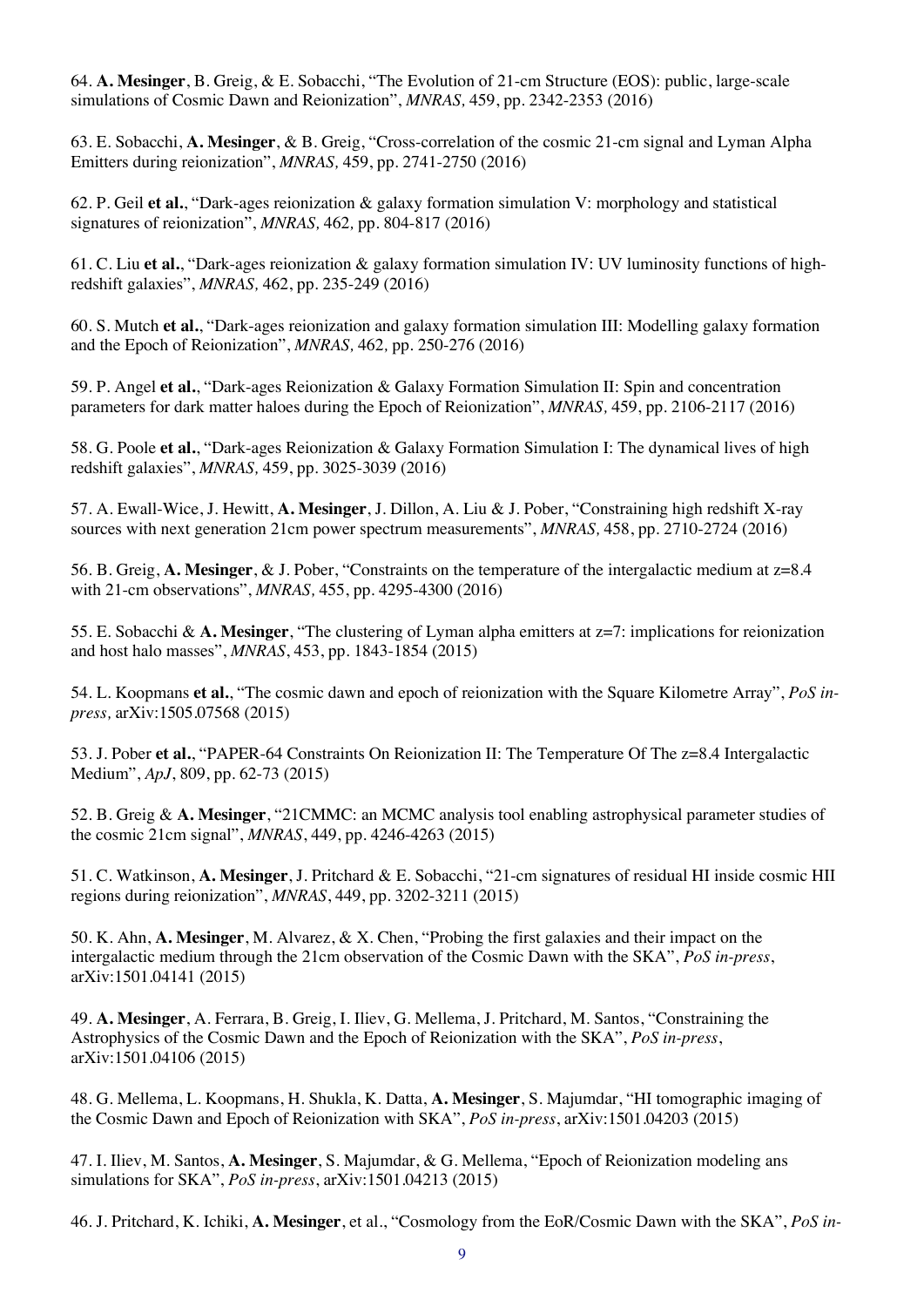*press*, arXiv:1501.04291 (2015)

45. I. McGreer, **A. Mesinger**, & V. D'Odorico, "Model-independent evidence in favor of an end to reionization by z=6", *MNRAS,* 447, pp. 499-505 (2015)

44. P. Dayal, **A. Mesinger**, & F. Pacucci, "Early galaxy formation in warm dark matter cosmologies", *ApJ in press*, arXiv:1408.1102 (2014)

43. **A. Mesinger**, A. Aykutalp, E. Vanzella, L. Pentericci, A. Ferrara, & M. Dijkstra, "Can the intergalactic medium cause a rapid drop in Lyman alpha emission at z>6?", *MNRAS*, 446, pp. 566-577 (2015)

42. E. Carmelo, **A. Mesinger**, & A. Ferrara, "Unveiling the nature of dark matter with high redshift 21 cm line experiments", *JCAP,* 11, pp. 24-42 (2014)

41. F. Pacucci, **A. Mesinger**, S. Mineo, & A. Ferrara, "The X-ray spectra of the first galaxies: 21cm signatures", *MNRAS*, 443, pp. 678-686 (2014)

40. L. Pentericci, E. Vanzella, A. Fontana, M. Castellano, T. Treu, **A. Mesinger**, et al., "New observations of z~7 galaxies: evidence for a patchy reionization", *ApJ*, 793, pp. 10 (2014)

39. M. Dijkstra, A. Ferrara, & **A. Mesinger**, "Feedback-regulated supermassive black hole seed formation", *MNRAS,* 442, pp. 2036-2047 (2014)

38. M. Dijkstra, S. Wyithe, Z. Haiman, **A. Mesinger**, & L. Pentericci, "Evolution in the escape fraction of ionizing photons and the decline in the strong Ly alpha emission from z>6 galaxies", *MNRAS*, 440, pp. 3309- 3316 (2014)

37. E. Sobacchi, & **A. Mesinger**, "Inhomogeneous recombinations during cosmic reionization", *MNRAS*, 440, pp. 1662-1673 (2014)

36. A. Ewall-Wice, J. Dillon, **A. Mesinger**, & J. Hewitt, "Detecting the 21cm forest in the 21cm power spectrum", *MNRAS*, 441, pp. 2476-2496 (2014)

35. **A. Mesinger**, A. Ewall-Wice, & J. Hewitt, "Reionization and Beyond: detecting the peaks of the cosmological 21cm signal", *MNRAS*, 439, pp. 3262-3274 (2014)

34. M. Sitwell, **A. Mesinger**, Y-Z. Ma, K. Sigurdson, "The imprint of Warm Dark Matter on the cosmological 21-cm signal", *MNRAS*, 438, pp. 2664-2671 (2014)

33. K. Dixon, S. Furlanetto, & **A. Mesinger**, "Semi-numeric simulations of helium reionization and the fluctuating radiation background", *MNRAS*, 440, pp. 987-1001 (2014)

32. R. de Souza, E. Ishida, J.L. Johnson, D.J. Whalen, **A. Mesinger**, "Detectability of the First Cosmic Explosions", *MNRAS*, 436, pp. 1555-1563 (2013)

31. F. Pacucci, **A. Mesinger**, & Z. Haiman, "Focusing on Warm Dark Matter with Lensed High-redshift Galaxies", *MNRAS,* 435, pp. L53-L57 (2013)

30. R. de Souza, **A. Mesinger**, A. Ferrara, Z. Haiman, R. Perna, & N. Yoshida "Constraints on Warm Dark Matter models from high-redshift long gamma-ray bursts", *MNRAS*, 432, pp. 3218-3227 (2013)

29. E. Sobacchi & **A. Mesinger**, "How does radiative feedback from a UV background impact reionization?", *MNRAS,* 432, pp. 3340-3348 (2013)

28. E. Sobacchi & **A. Mesinger**, "The depletion of gas in high-redshift galaxies from an inhomogeneous reionization", *MNRAS*, 432, L51-L56 (2013)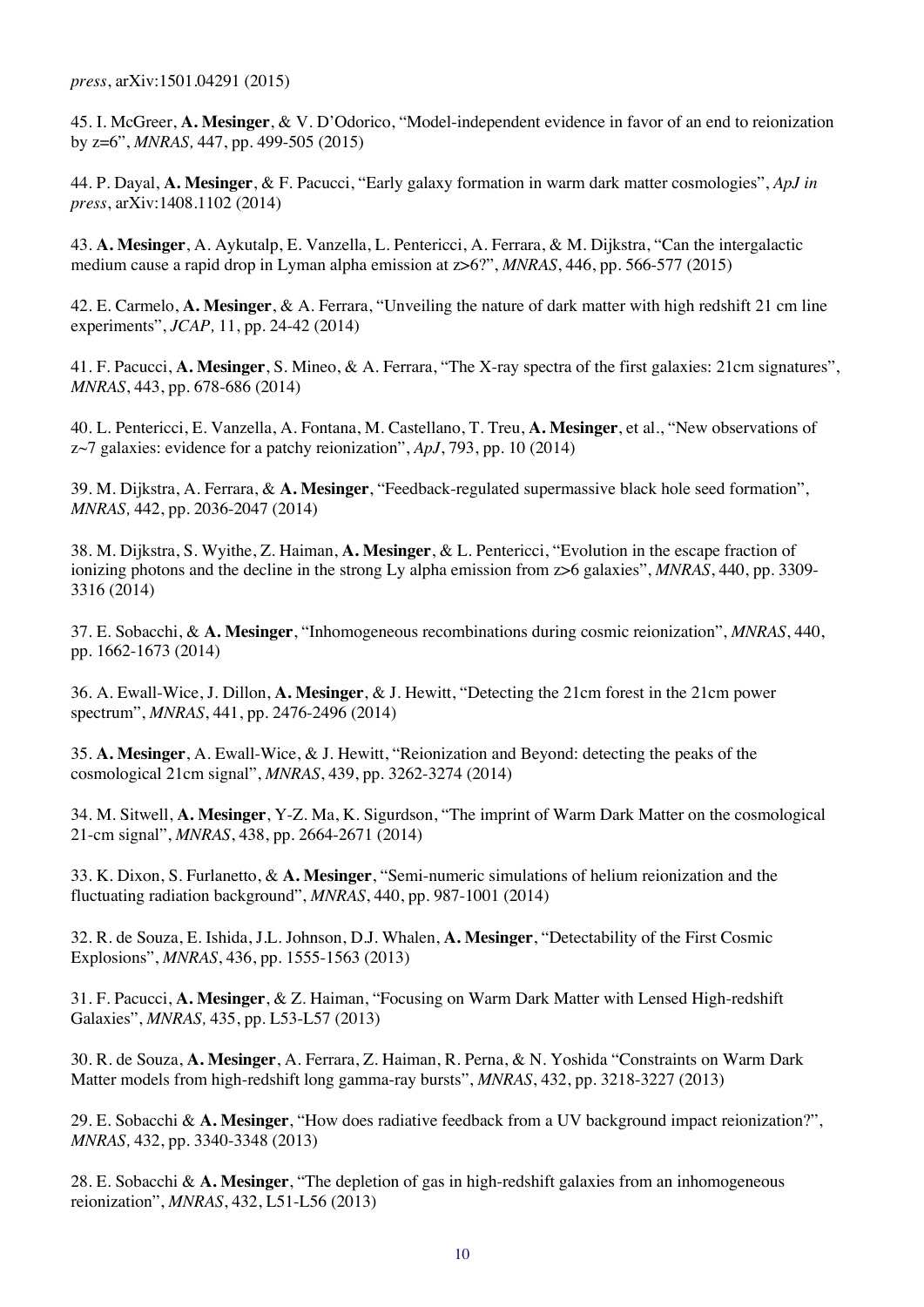27. G. Mellema **et al.**, "Reionization and the Cosmic Dawn with the Square Kilometre Array", *Experimental Astronomy,* 36, pp. 235-318 (2013)

26. **A. Mesinger**, A. Ferrara, & D. Spiegel, "Signatures of X-rays in the early Universe", *MNRAS,* 431, pp. 621- 637 (2013)

25. M.Valdes, C. Evoli, **A. Mesinger**, A. Ferrara, & N. Yoshida, "The nature of dark matter from the global high redshift HI 21 cm signal", *MNRAS*, 429, pp. 1705-1716 (2013)

24. J. Schroeder, **A. Mesinger**, & Z. Haiman, "Evidence of Gunn-Peterson damping wings in high-z quasar spectra: strengthening the case for incomplete reionization", *MNRAS,* 428, pp. 3058-3071 (2013)

23. **A. Mesinger**, M. McQuinn, & D. Spergel, "The kinetic Sunyaev-Zel'dovich signal from inhomogeneous reionization: a parameter space study", *MNRAS*, 422, pp. 1403-1417 (2012)

22. I. McGreer, **A. Mesinger**, & X. Fan, "The first (nearly) model-independent constraint on the neutral hydrogen fraction at z ∼ 5–6", *MNRAS,* 415, pp. 3237-3246 (2011)

21. M. Dijkstra, **A. Mesinger**, & S. Wyithe, "The detectability of Lyman-alpha emission from galaxies during the epoch of reionization", *MNRAS,* 414, pp. 2139-2147 (2011)

20. D. Crociani, **A. Mesinger**, L. Moscardini & S. Furlanetto, "The distribution of Lyman-limit absorption systems during and after reionization", *MNRAS,* 411, pp. 289-300 (2011)

19. **A. Mesinger**, S. Furlanetto, & R. Cen, "21cmFAST: A Fast, Semi-Numerical Simulation of the High-Redshift 21-cm Signal", *MNRAS*, 411, pp. 955-972 (2011)

18. O. Zahn, **A. Mesinger**, M. McQuinn, H. Trac, R. Cen, & L. Hernquist, "Comparison Of Reionization Models: Radiative Transfer Simulations And Approximate, Semi-Numeric Models", *MNRAS,* 414, pp.727-738 (2011)

17. **A. Mesinger**, "Was Reionization Complete by z~5-6?", *MNRAS,* 407, pp. 1328-1337 (2010)

16. **A. Mesinger** & S. Furlanetto, "The Inhomogeneous Ionizing Background Following Reionization", *MNRAS,* 400, pp. 1461-1471 (2009)

15. **A. Mesinger**, G.L. Bryan, & Z. Haiman, "Radiative Feedback and Relic HII Regions at High-Redshift", *MNRAS,* 399, pp. 1650-1662 (2009)

14. S. Naoz, R. Barkana, & **A. Mesinger**, "Gas in Simulations of High Redshift Galaxies and Minihalos", *MNRAS,* 399, pp. 369-376 (2009)

13. S. Furlanetto & **A. Mesinger**, "The Ionizing Background at the End of Reionization", *MNRAS,* 394, pp. 1667-1673 (2009)

12. M. Dijkstra, Z. Haiman, **A. Mesinger**, & S. Wyithe, "Fluctuations in the High-Redshift Lyman-Werner Background: Close Halo Pairs as the Origin of Supermassive Black Holes", *MNRAS,* 391, pp. 1961-1972 (2008)

11. **A. Mesinger** & M. Dijkstra, "Ultraviolet Radiative Feedback During the Advanced Stages of Reionization", *MNRAS,* 390, pp. 1071-1080 (2008)

10. **A. Mesinger** & S. Furlanetto, "Lyman-alpha Emitters During the Early Stages of Reionization", *MNRAS,*  386, pp. 1990-2002 (2008)

9. **A. Mesinger** & S. Furlanetto, "Lyman-alpha Damping Wing Constraints on Inhomogeneous Reionization", *MNRAS,* 385, pp. 1348-1358 (2008)